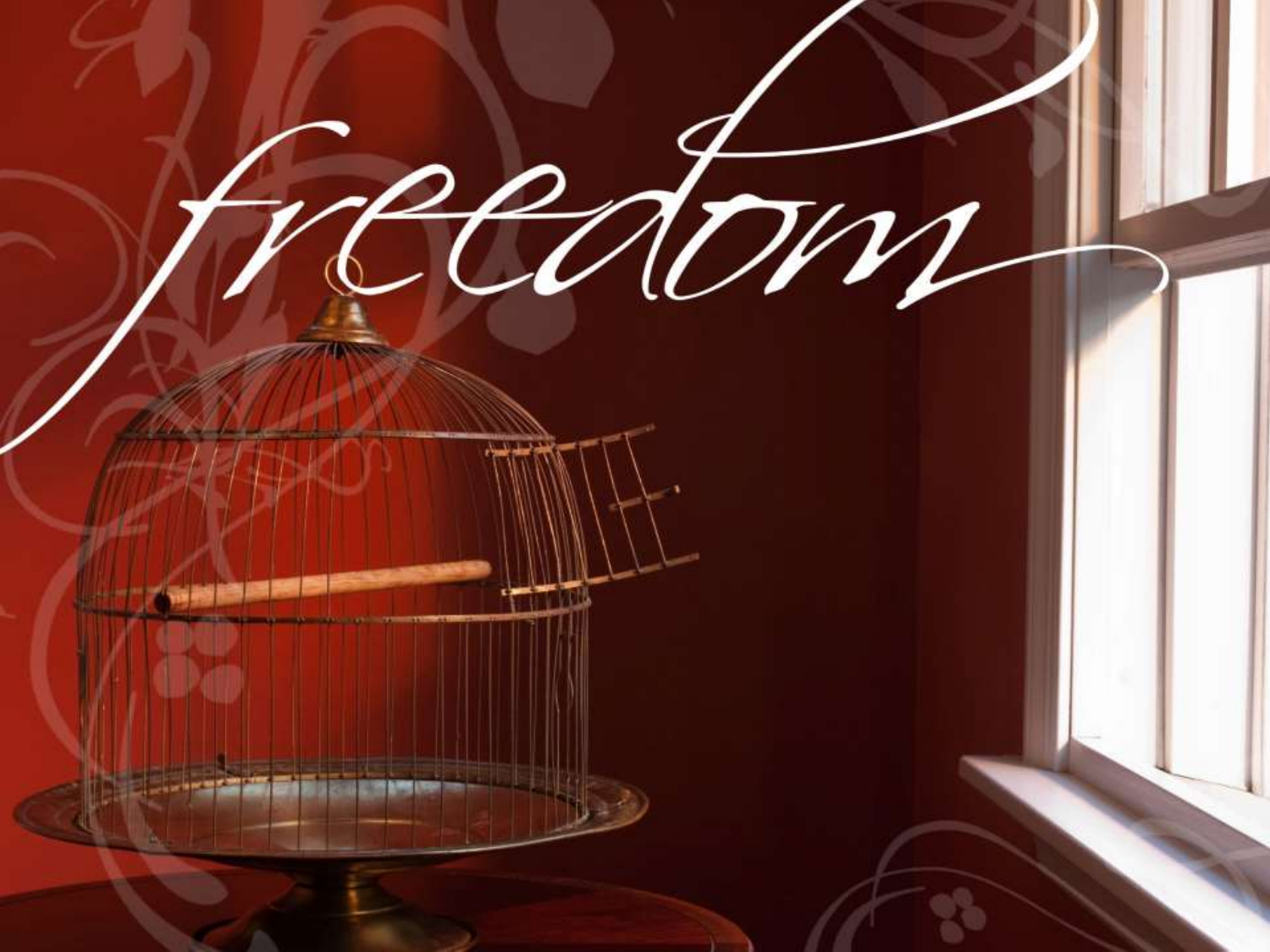**"Therefore, since we have been made right in God's sight by faith (not the law), we have peace with God because of what Jesus Christ our Lord has done for us. Because of our faith, Christ has brought us into this place of undeserved privilege where we now stand, and we confidently and joyfully look forward to sharing God's glory."** Romans 5:1-2 NLT

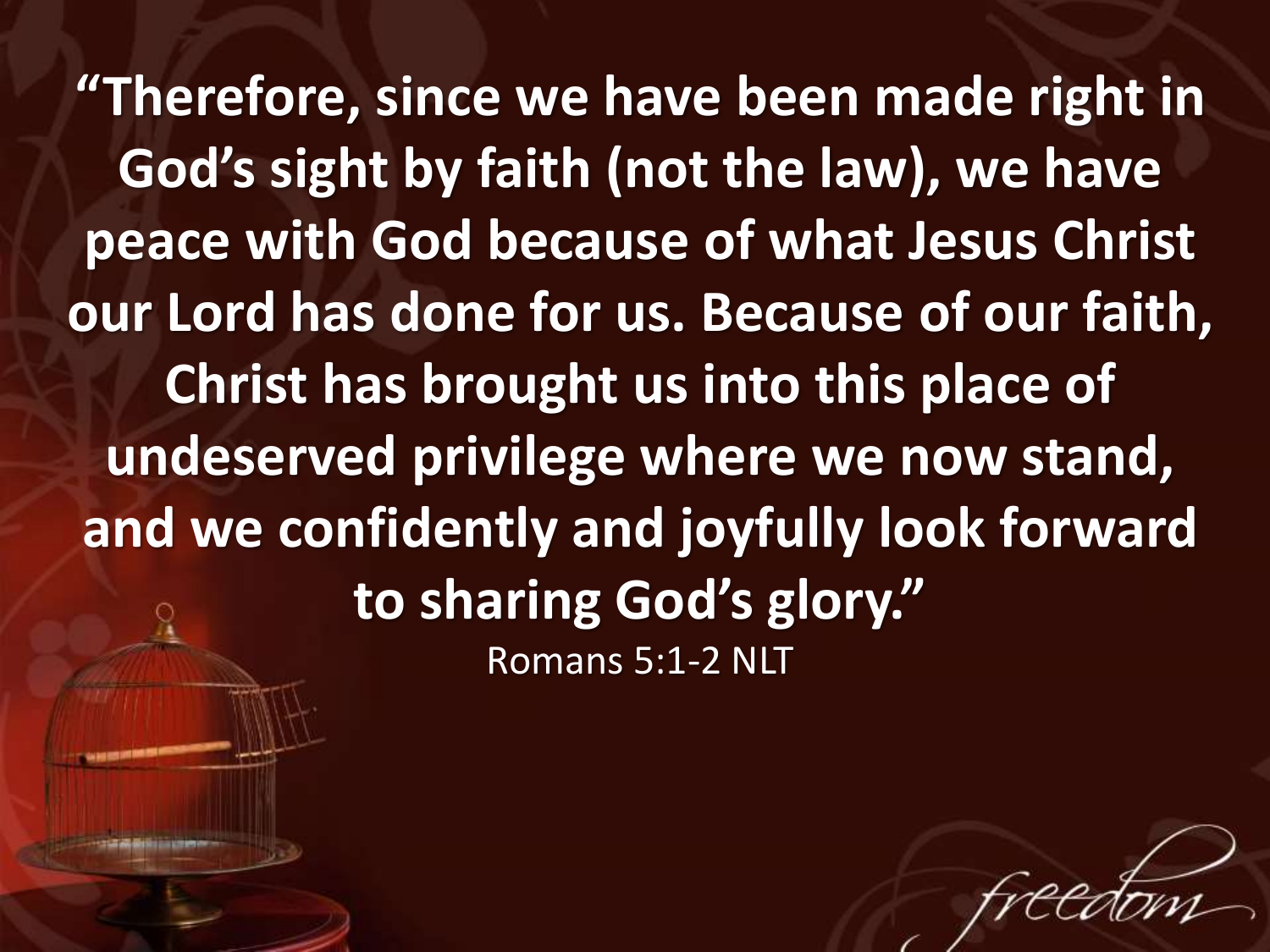**"We can rejoice, too, when we run into problems and trials, for we know that they help us develop endurance. And endurance develops strength of character, and character strengthens our confident hope of salvation. And this hope will not lead to disappointment. For we know how dearly God loves us, because he has given us the Holy Spirit to fill our hearts with his love.**  Romans 5:3-5 NLT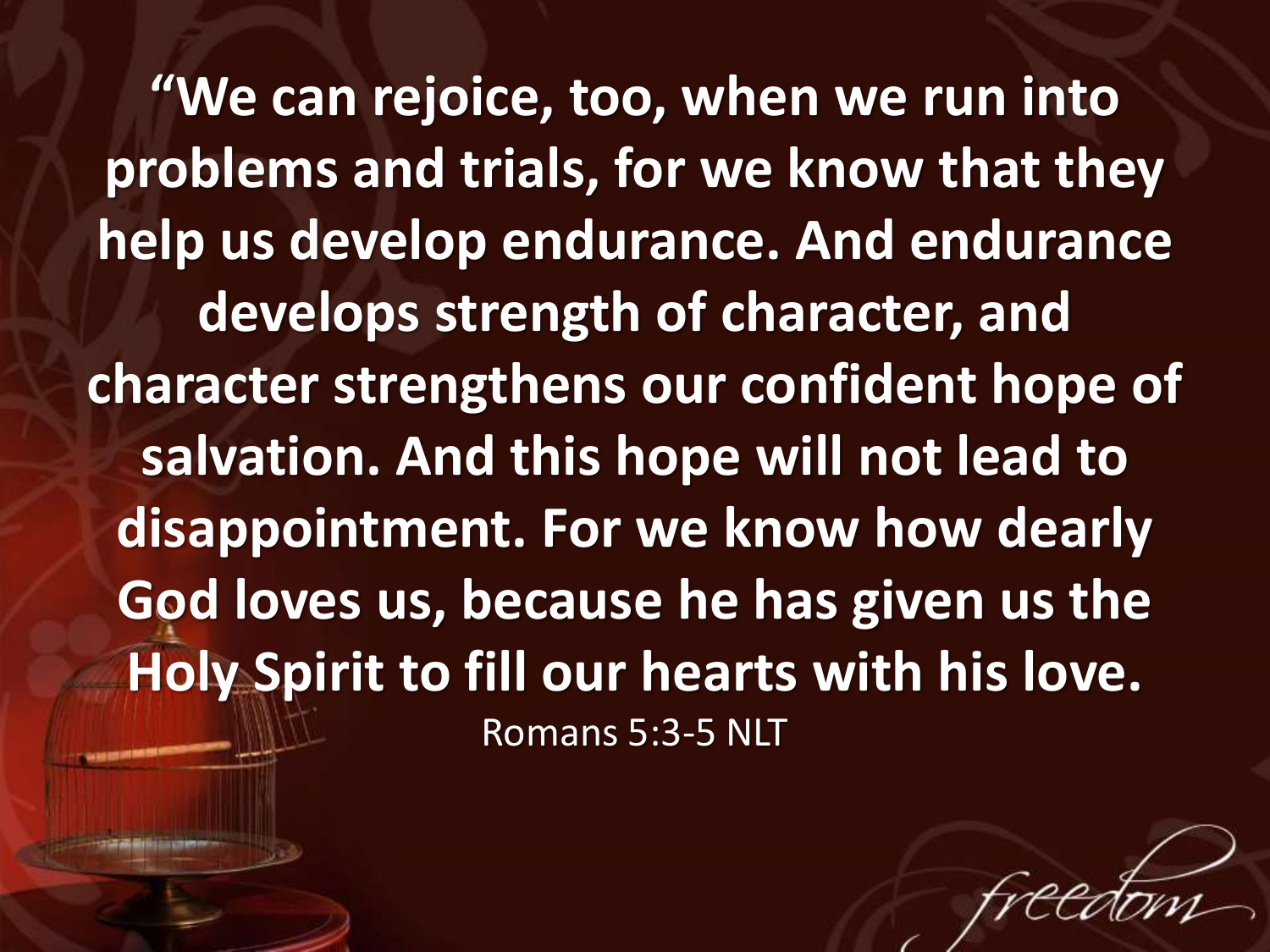# **Problems, Trials, Tribulations: Θλῖψις: thlipis pressing together, pressure, or distress**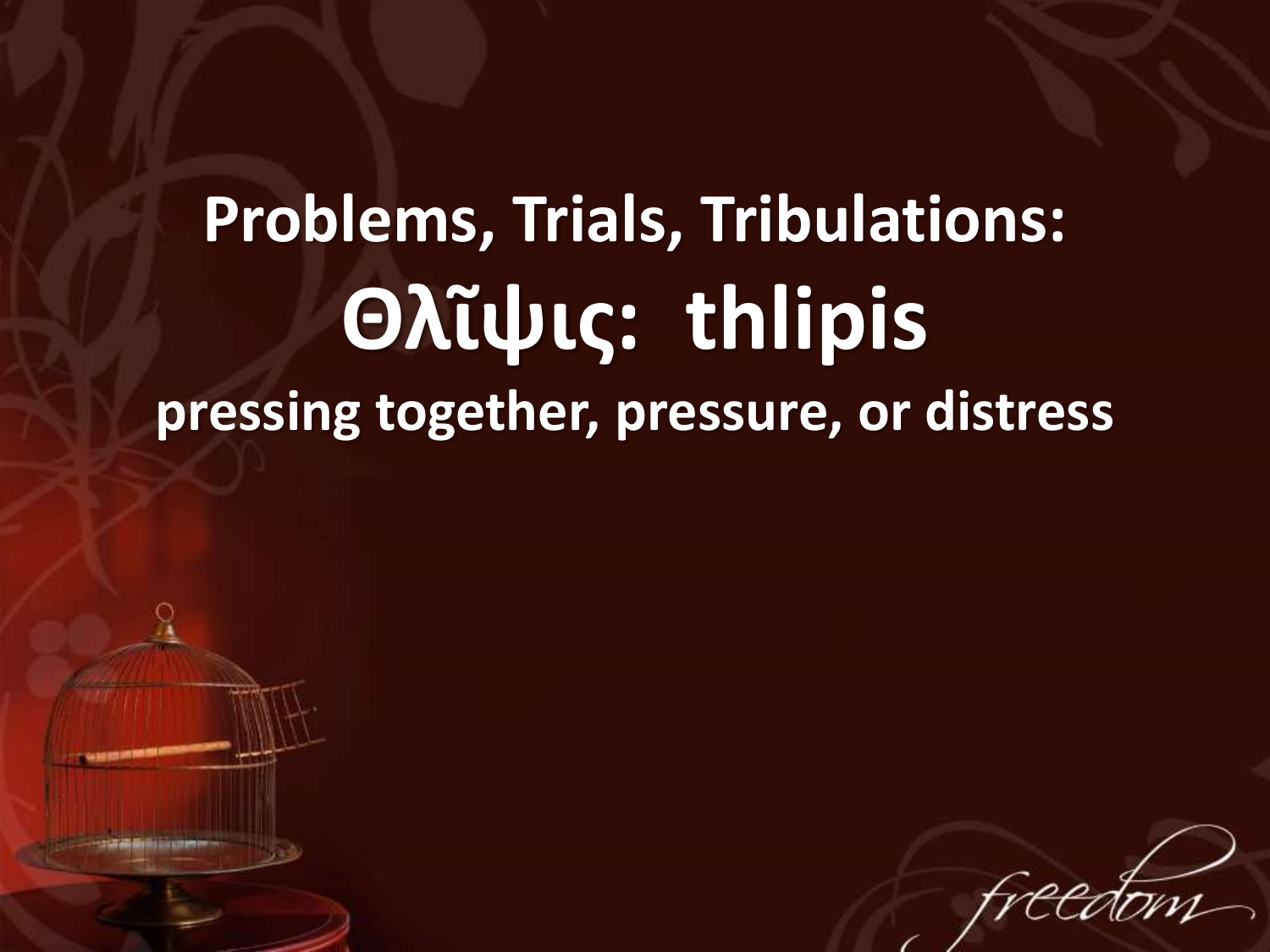## **Endurance: ὑπομονή: hupomone spirit which actively takes on and overcomes the world**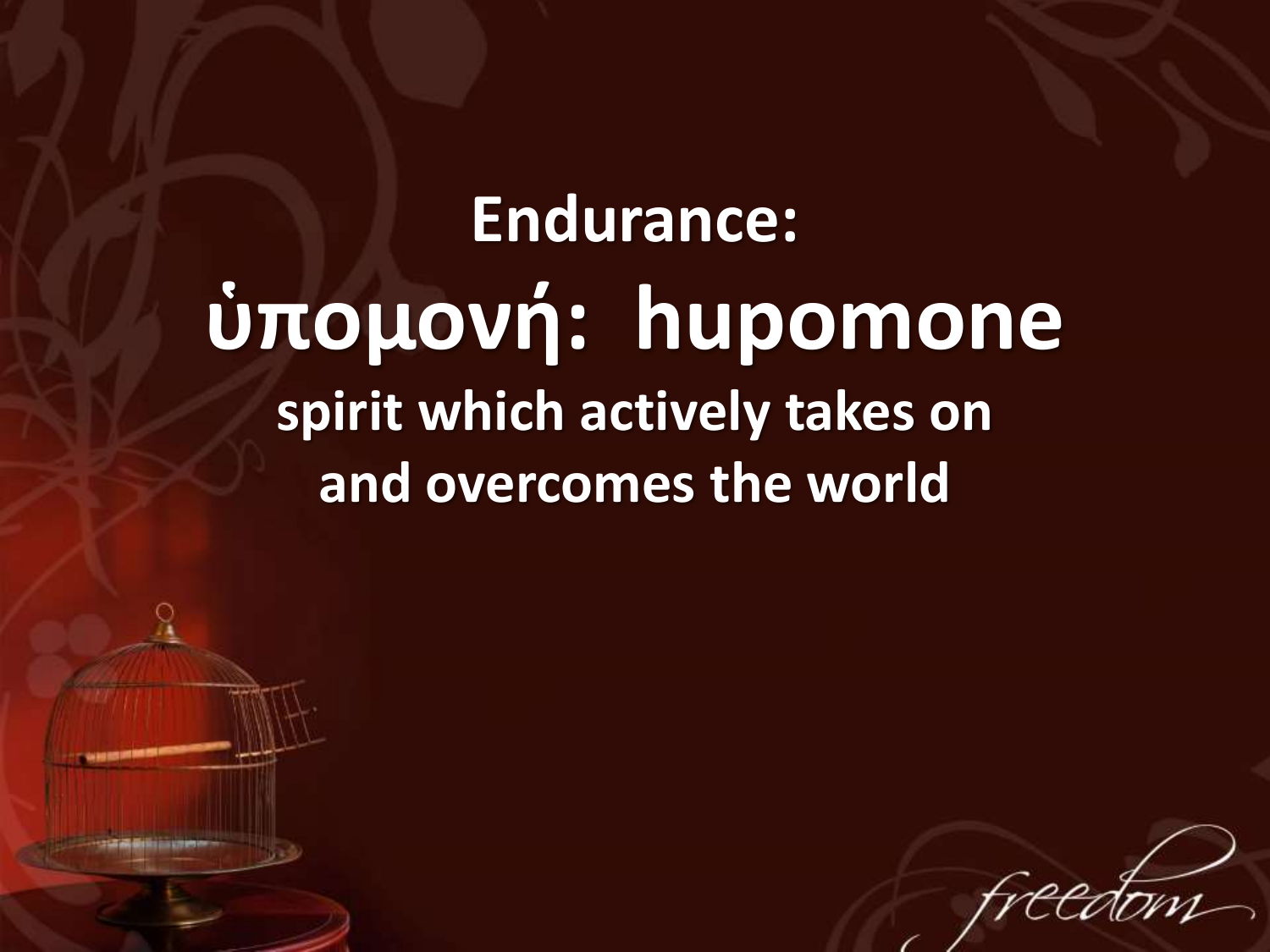**Character:** dokimhv**: dokime metal which has been passed through the fire so that everything impure can be purged out of it**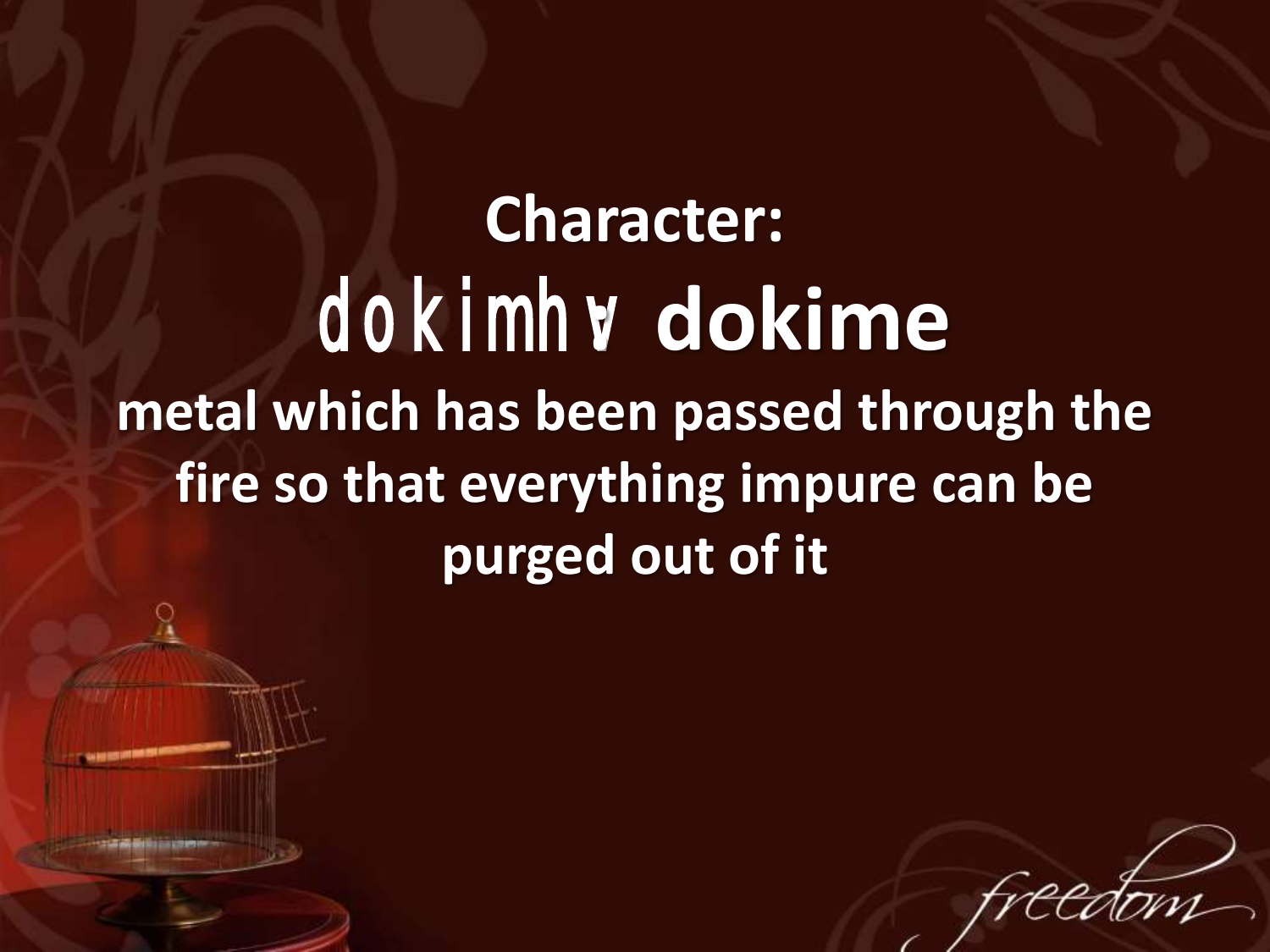## **Hope: ἐλπίς: elpis a confident expectation of eternal salvation**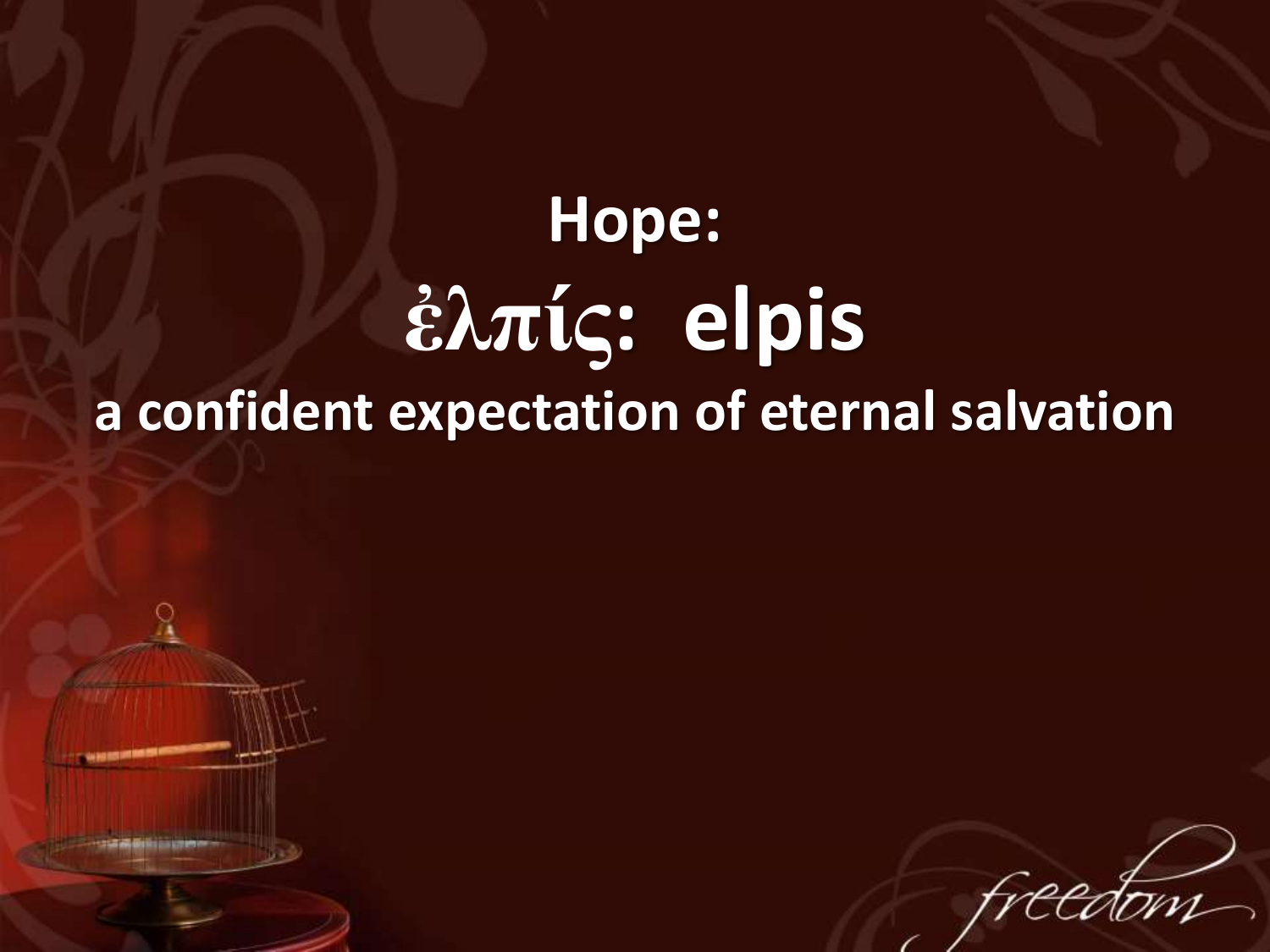#### **"… brings a right relationship with God and new life for everyone!"**  Romans 5:18 NLT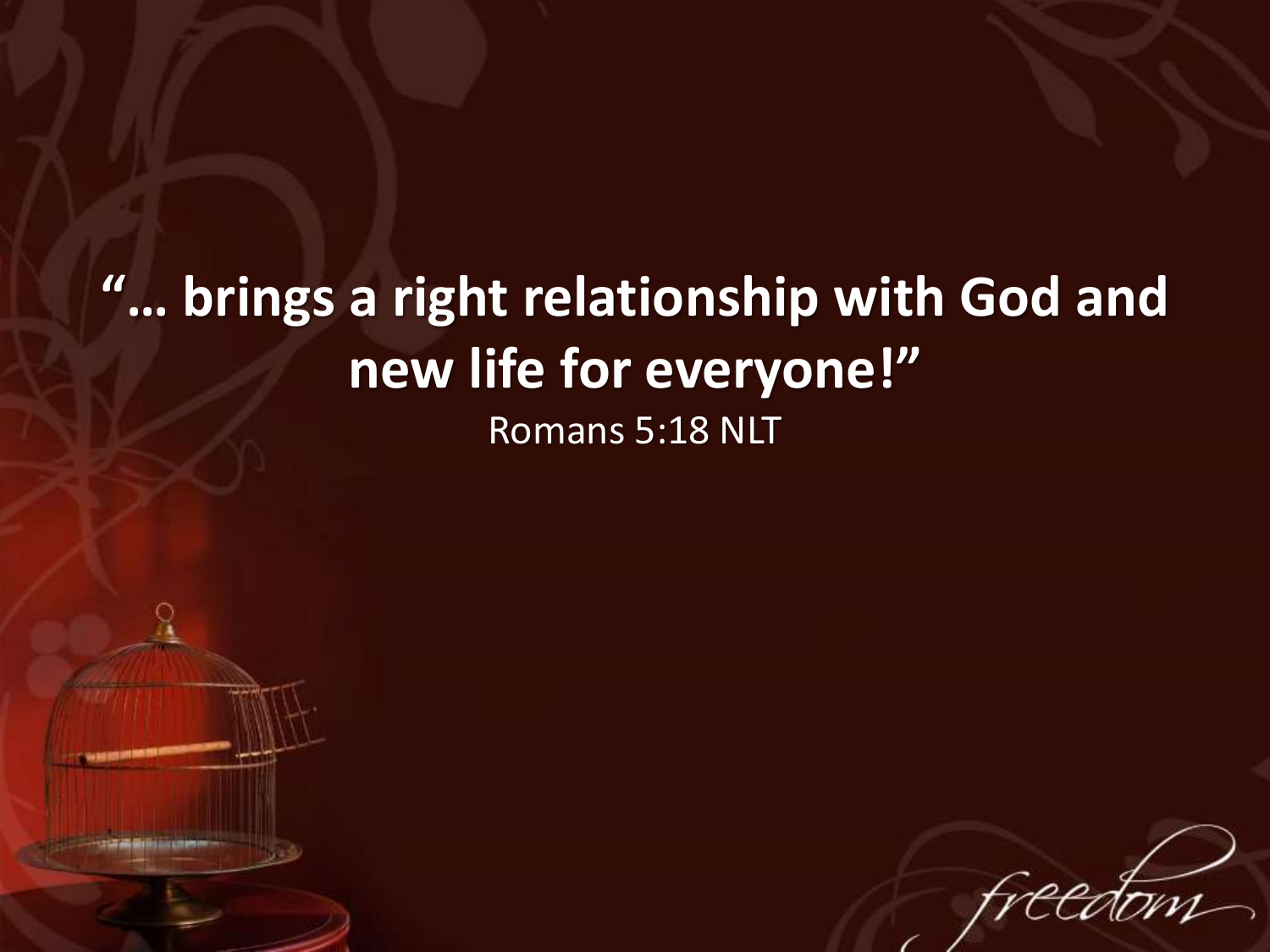**"Do not let sin control the way you live; do not give in to sinful desires. Do not let any part of your body become an instrument of evil to serve sin. Instead, give yourselves completely to God, for you were dead, but now you have new life. So use your whole body as an instrument to do what is right for the glory of God."**  Romans 6:12-13 NLT

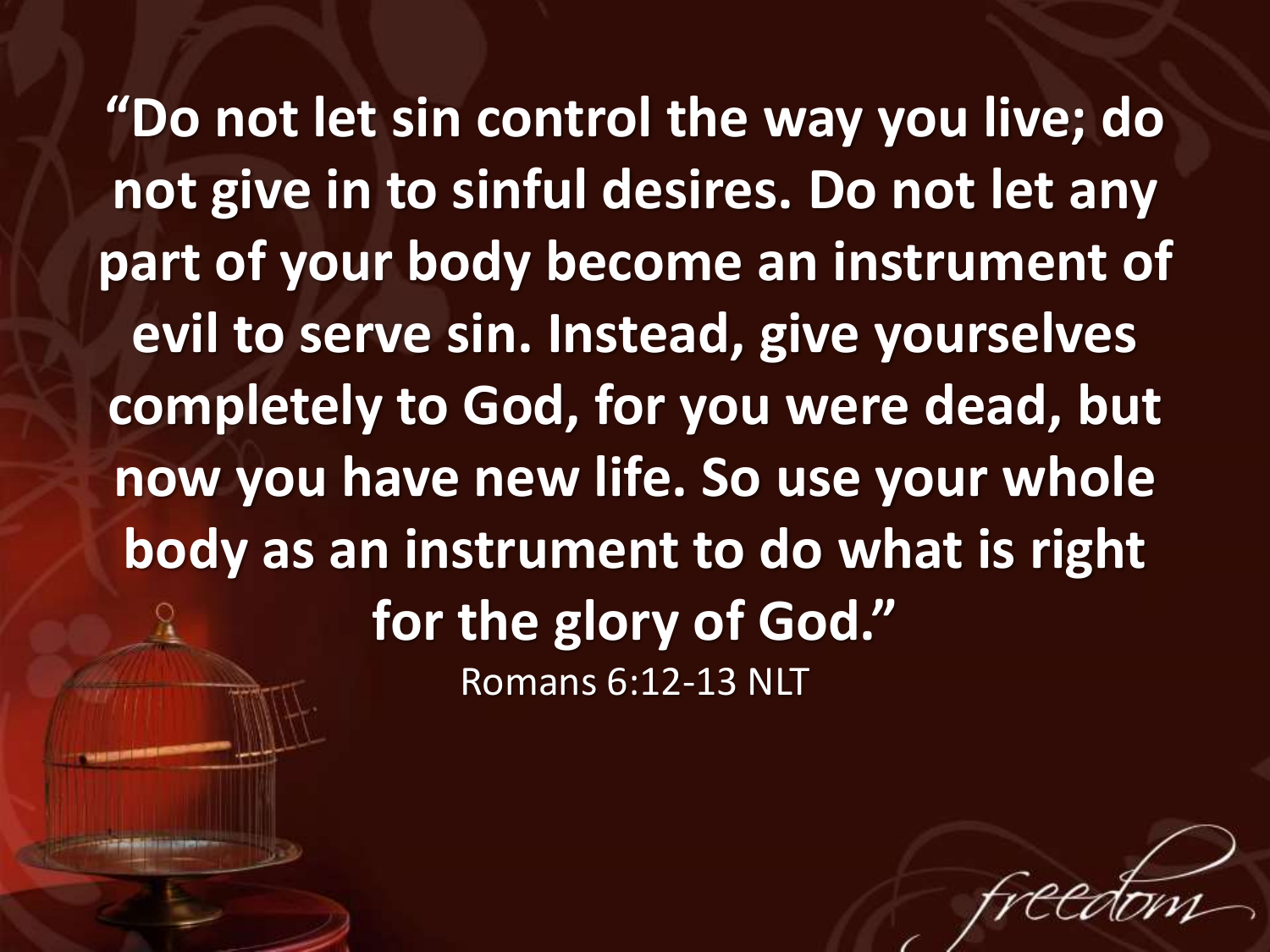**"So now there is no condemnation for those who belong to Christ Jesus. And because you belong to him, the power of the life-giving Spirit has freed you from the power of sin that leads to death."**  Romans 8:1-2 NLT

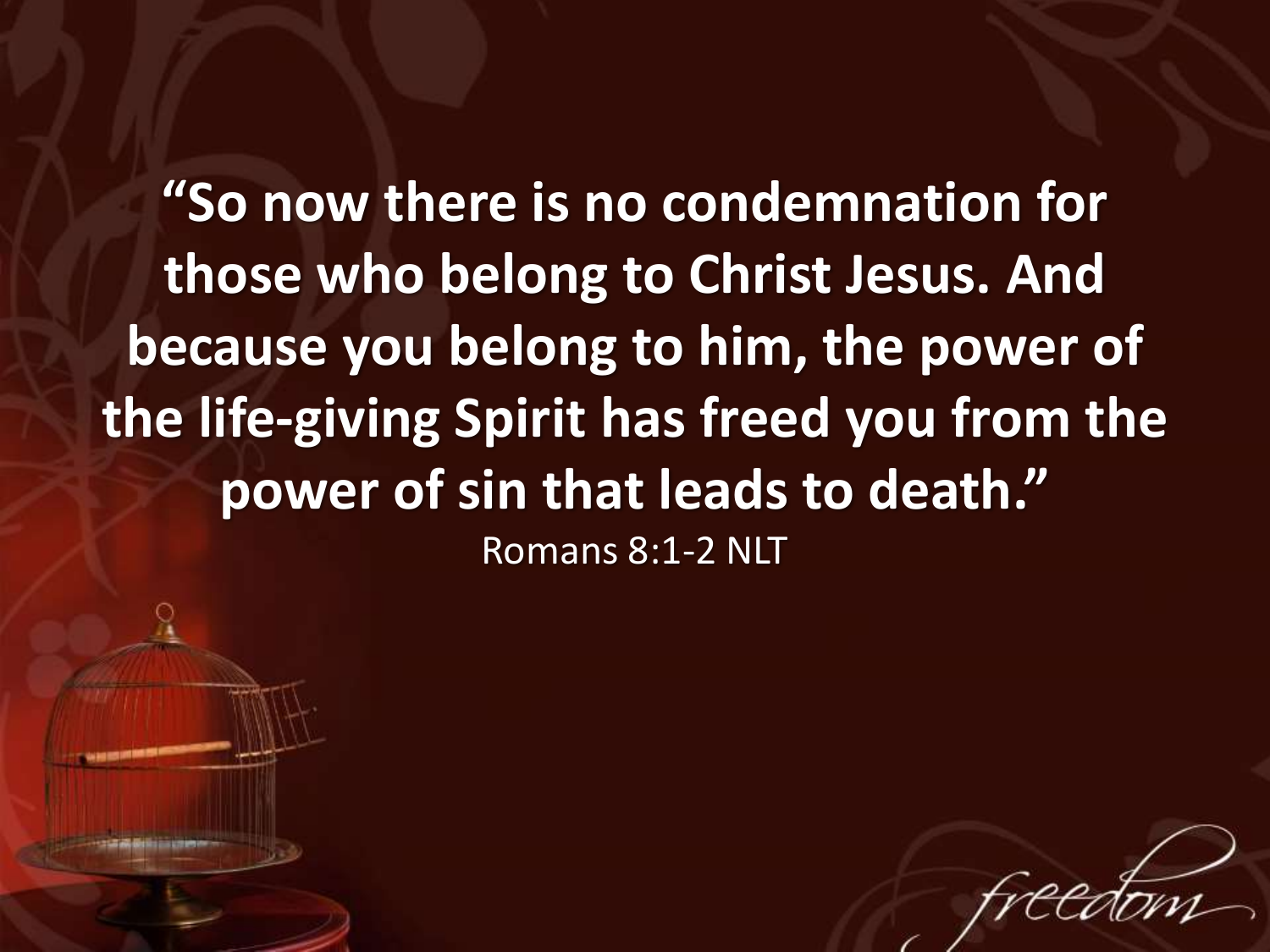# **All SIN can ever offer you is REGRET; but the HOLY SPIRIT offers NEW LIFE!**

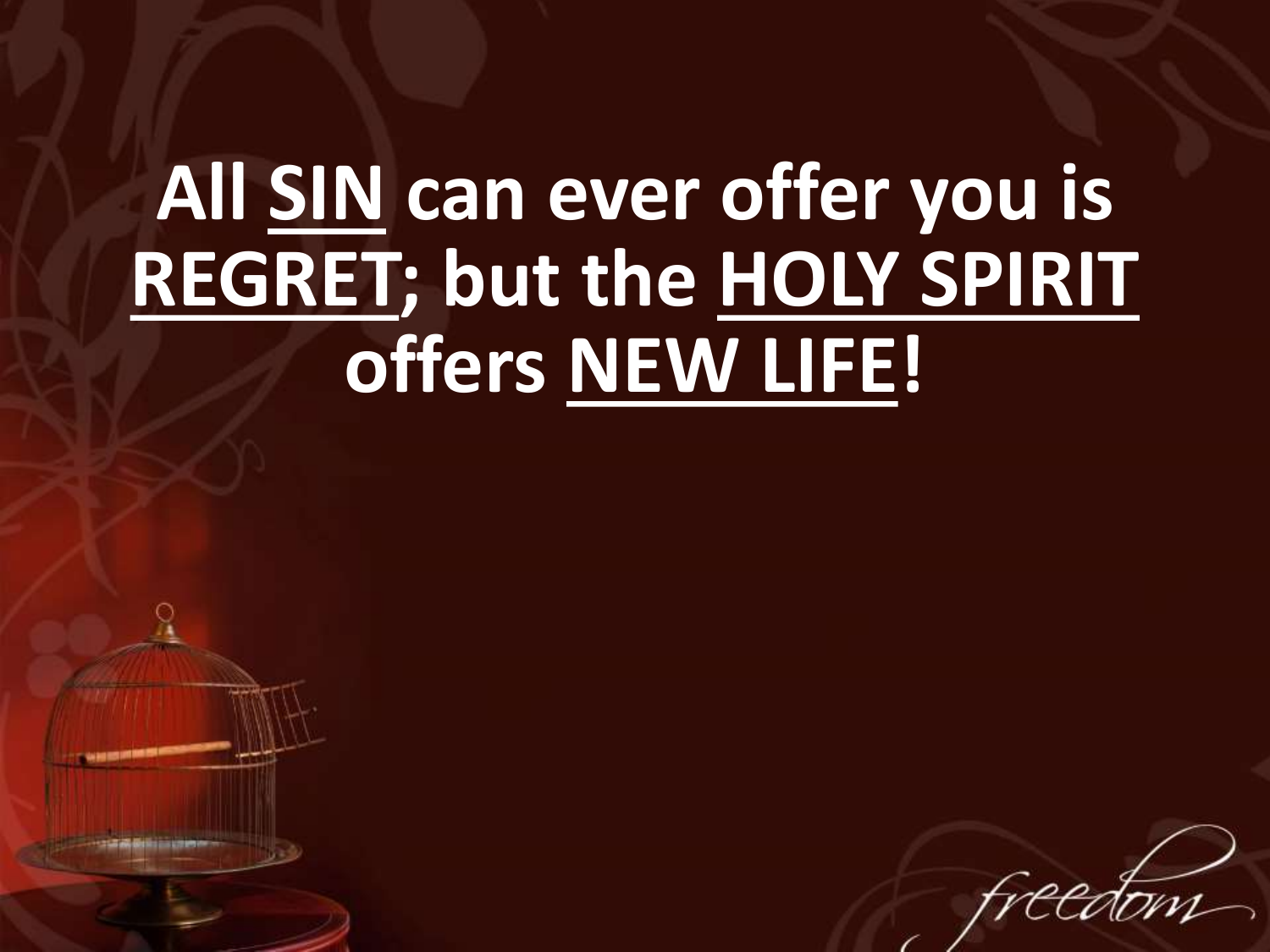**"For the Lord is the Spirit, and wherever the Spirit of the Lord is, there is freedom … And the Lord … makes us more and more like him as we are changed into his glorious image."** taken from 2 Corinthians 3: 17-18 NLT

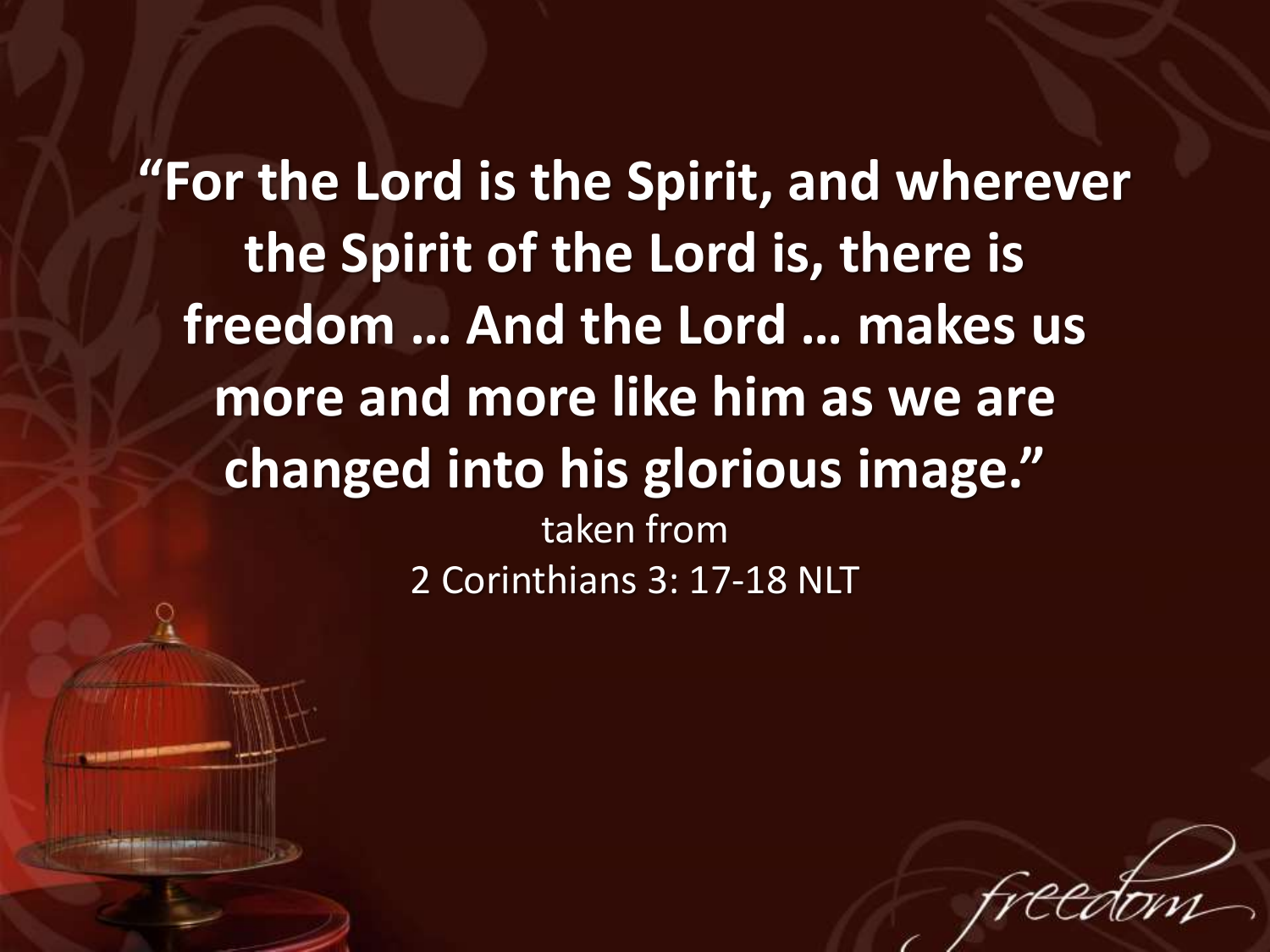## *Taken from* **Romans 8:31-39**

*New Living Translation*

**John Grand Contracts**